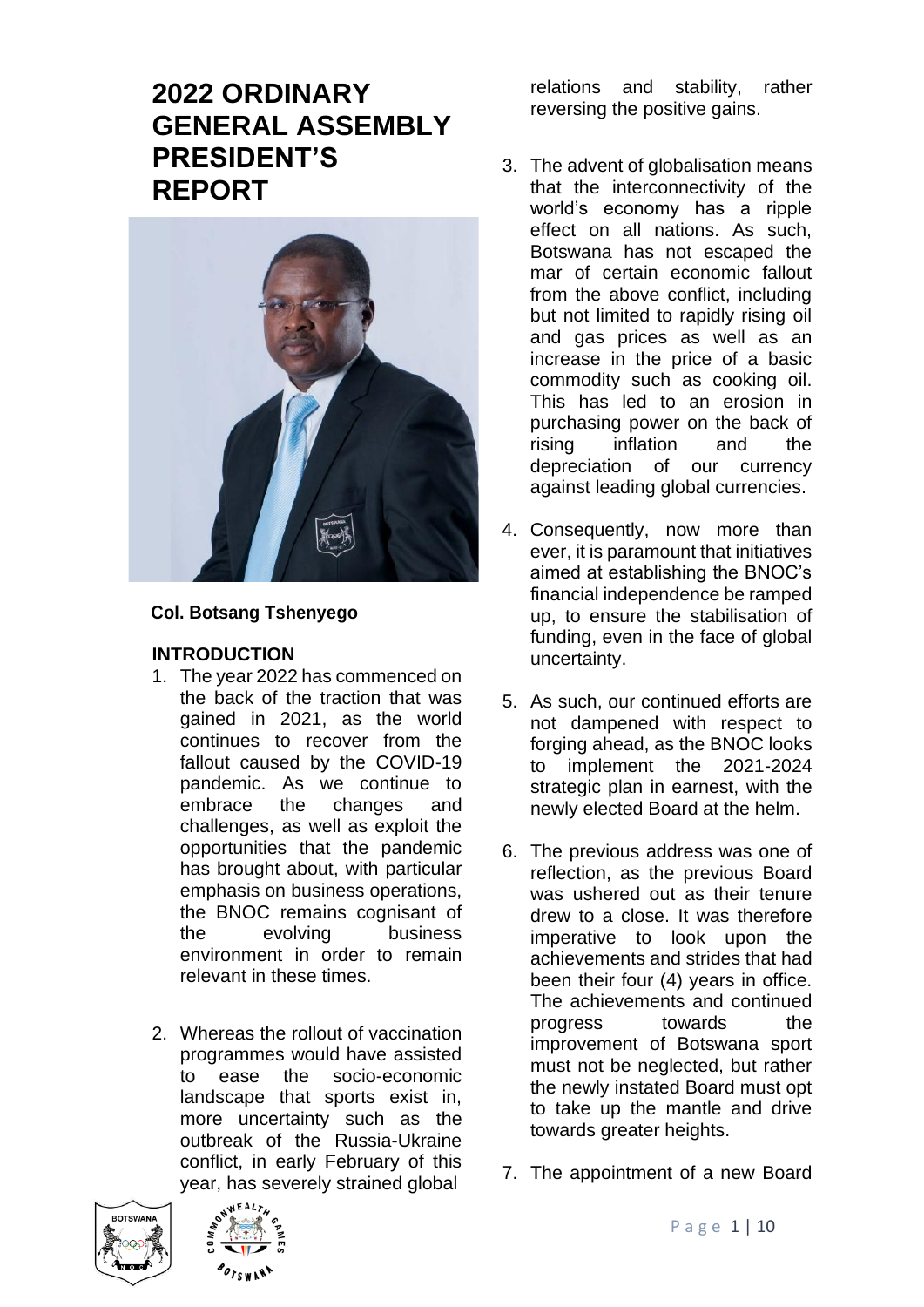into office is a time of hope as board members look towards the future, and find ways to further the mandate that has been entrusted unto them. It is therefore paramount that as the leadership at the helm of sport in Botswana, individuals pledge to work towards the overall improvement of the environment in which sport operates, whilst espousing the highest level of ethics and governance.

- 8. This year sees the BNOC working tirelessly towards fielding a formidable team to represent the nation at the XXII Commonwealth Games in Birmingham, England. This exercise is being completed surrounded by high levels of hope and excitement, on the back of the achievements of the Tokyo 2020 Olympic Games medal win by the 4x400m Men's Relay Team. The euphoria experienced has positively impacted the paradigms of the nation's athletes, as they prepare to fly the nations flag high.
- 9. Whilst it would be remiss not to mention the myriad challenges that have been faced in the successful implementation of the planned preparation schedule, the BNOC continues to forge ahead undeterred, with the organisation's strategic goals and intent in mind. The cautiously ambitious goal of bringing home eight (8) medals, remains in place, in spite of the challenges faced.
- 10.The BNOC continues to work in tandem with other key sport stakeholders, including the Botswana National Sport Commission (BNSC) and the Ministry of Youth, Sport, Gender and Culture (MYSGC) to ensure the holistic achievement of goals set forth. Both the BNOC and the BNSC continue to remain





committed to driving initiatives aimed at overhauling sport for the future.

- 11.As previously mentioned, the BNOC aims to align itself closely with the IOC, and it is in this regard that the strategy for the period takes shape. Particular emphasis over the next four (4) year period is going to be placed on the improvement of athlete performance, coupled with the improvement of strategic partnerships, improved process efficiency and the promotion of Olympism. These objectives echo those of the IOC's Olympic Agenda 2020+5, which has key themes aimed at building resilience in the face of the financial and economic consequences that have and will continue to result from Covid-19 and the shift in priority setting amongst governments and enterprises, in addition to increasing sustainable development.
- 12.The sustainability agenda has been wholly adopted by the BNOC, and the formation of a Sustainability sub-committee aimed at leveraging off of expertise of members, to ensure the achievement of the organisation's overall goals is notable. The establishment of this sub-committee has been replicated across pre-identified key areas of growth over the next four (4) years including Gender Equality and Inclusion, Safeguarding and Sport Science and Medicine.
- 13.As we consider the BNOC's Audited Financial Statements for the period, we must express our gratitude to the Government for their continued support, with the provision of funding over the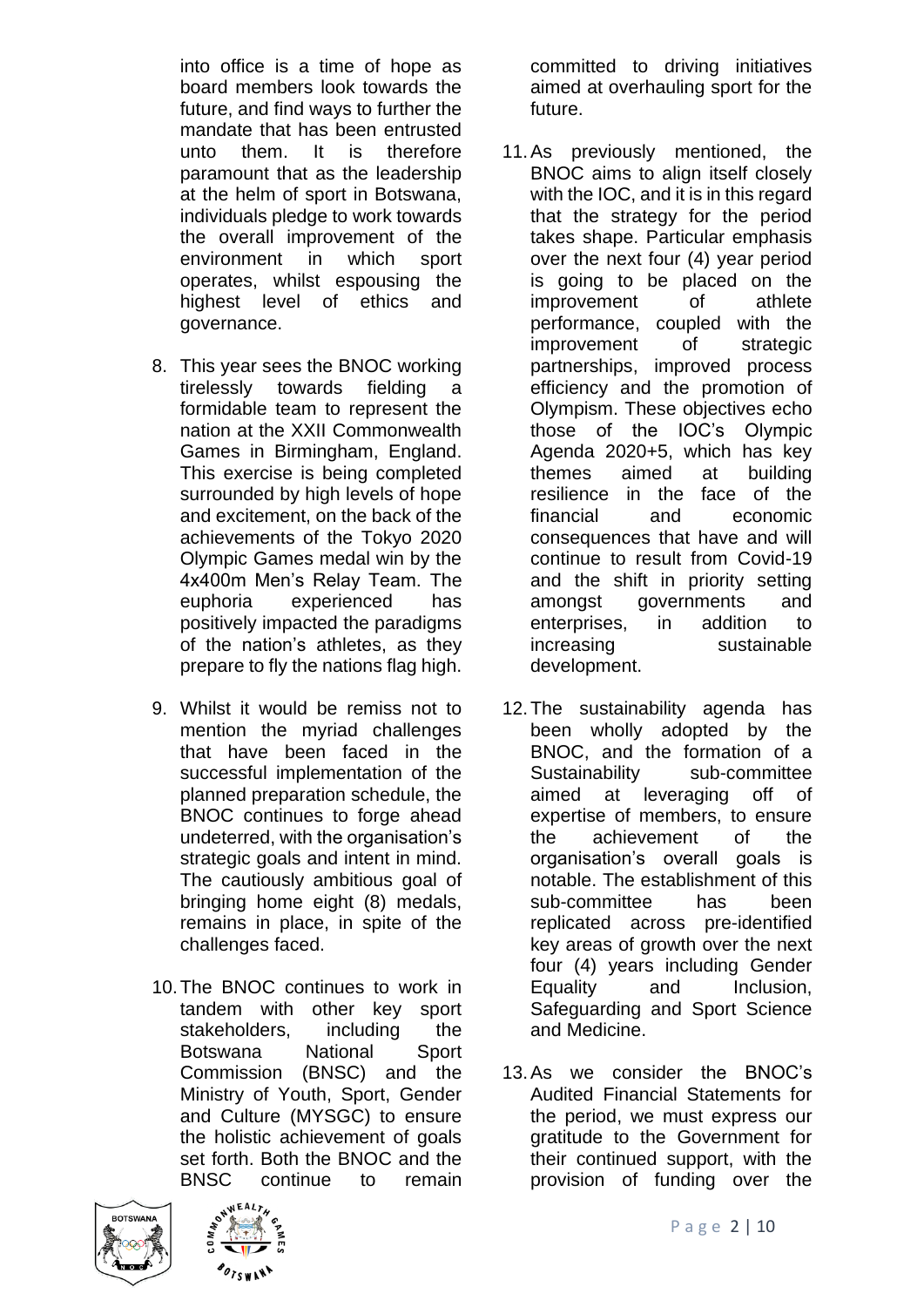period that has enabled the organisation's continued implementation of various activities and initiatives. Additionally, the funding provided by other key stakeholders does not go unnoticed, and we remain grateful for their continued support.

- 14.I wish to take this time to acknowledge the Secretariat team, who have managed to successfully navigate the period of transition over the period. In spite of this, they have continued to remain committed to the BNOC's mandate, and to providing adequate support to our athletes. The successful recruitment of the substantive Secretary General, will undoubtedly lead to a continued alignment in the organisation aimed at the successful implementation of the organisation's strategy
- 15.This current reporting period is for the years 2021- 2024 and in the next sections, issues of Board composition, meetings, evaluation, remunerations, committees, corporate governance, assurances, technology and information are addressed. The topical issue of COVID-19 is covered in many sections throughout the report

### **CORPORATE GOVERNANCE**

16.The President and Board members are elected by the General Assembly (GA) in 21.1. compliance with the BNOC Constitution. The Board consists of the President, three (3) vice presidents and three (3) ordinary members. With the exception of the Athletes Commission (AC) representative and Chief





Executive Officer (CEO), all members of the current Board were elected in November 2021, for a four (4) year term which will draw to a close in October 2024 with the next elections.

- 17.The Board normally meets a minimum of four (4) times per annum to provide strategic direction to the Secretariat, whilst additionally considering and making decisions on recommendations put forward by the Secretariat. Collectively the Board has significant breadth of expertise and experience across a range of areas including sport management, governance, sports science, legal, banking and finance as well as environmental management and sustainability to
- 18.effectively direct BNOC operational activities.
- 19.Article fifteen (15) of the new Constitution stipulates that the Board shall be constituted to act as an operational Board. As such, duties may extend beyond those of advisory and/or the provision of strategic direction.
- 20.Where deficiencies exist, Board Committees are availed opportunities to bridge the gap, through outsourcing.
- 21.The current Constitution dictates that no member who has attained the age of 70 and above shall be eligible for election or re-election, as the case may be;
- If a member of the Executive Board attains the age of seventy whilst still holding his position on the Board, he/she shall be entitled to serve therein until the end of his/her term notwithstanding that he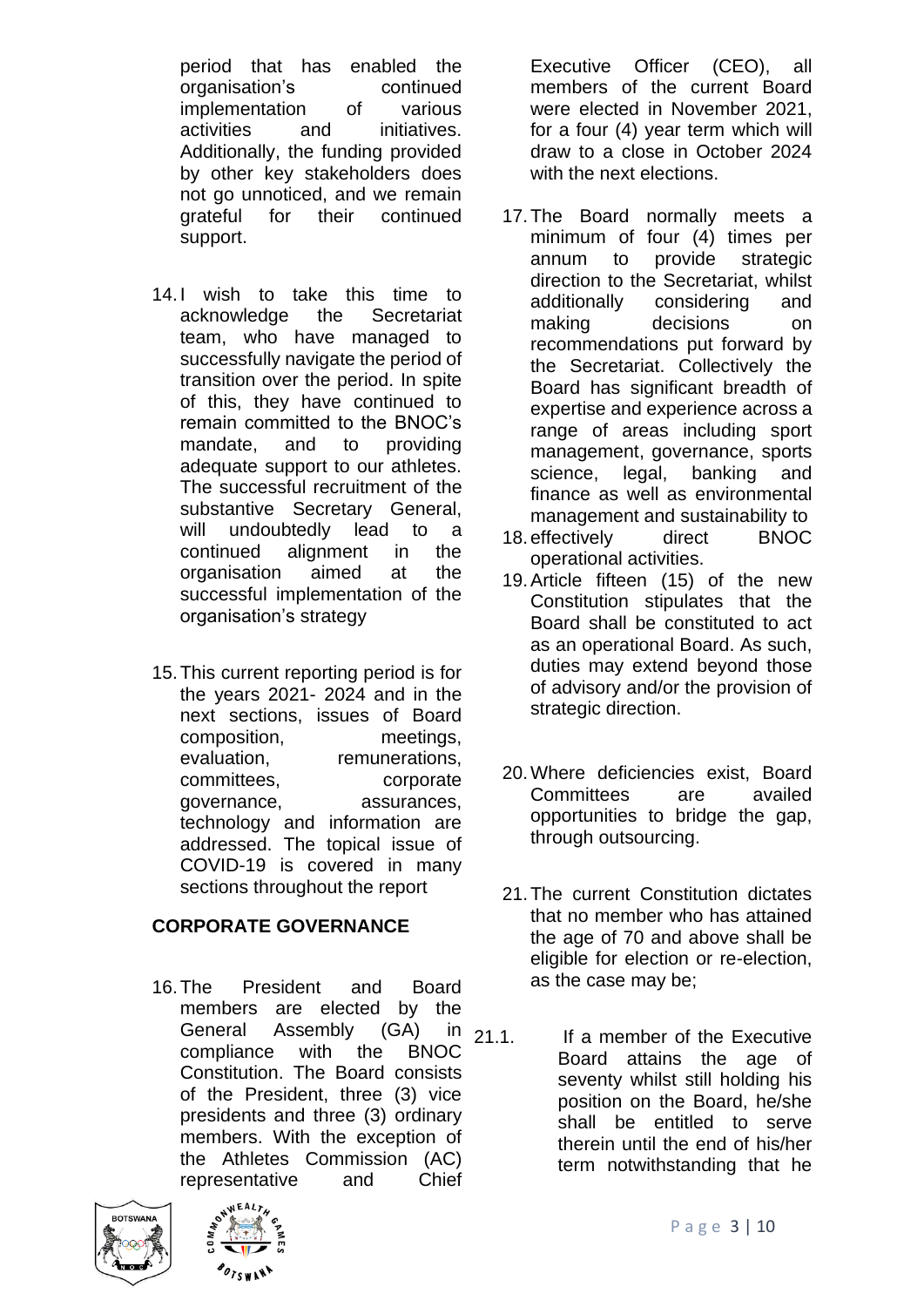shall have attained the age of seventy whilst in office;

- 21.2. subject to the foregoing, a member of the Executive Board shall be entitled to be reelected for subsequent terms of four (4) years each,
- 21.3. provided they will not have already attained the age of seventy (70) years at any such election
	- 22.In the new draft constitution Members would recall that a maximum of two (2) kconsecutive terms of fours (4) years has been proposed. Further information on the Board can be found on the BNOC website at [www.botswananoc.org](http://www.botswananoc.org/)
	- 23.The table below captures the composition of the Board for the period 2021-2024 and advisory bodies which serve to support the Board in their respective areas of focus;

| Name                   | <b>Position</b>                   | Skills<br>Experience<br>and                                                                                                                                                    |
|------------------------|-----------------------------------|--------------------------------------------------------------------------------------------------------------------------------------------------------------------------------|
|                        |                                   | (Background)                                                                                                                                                                   |
| Col. Botsang Tshenyego | President                         | Governance- Alumnus of the<br>Governance Academy of South<br>Africa, Quality<br>Assurance, Risk Management<br>Coaches<br>Member–<br>and<br>Africa<br>Mentors South<br>(COMESA) |
| Mr. Tshepo G. Sitale   | Senior Vice President             | Strategy, Sport Management<br>Environment<br>Ruilt<br>and<br>Marketing                                                                                                         |
| Mr. Michael Moroka     | <b>First Vice President</b>       | Sports Governance, Finance<br>and Business                                                                                                                                     |
| Ms. Boineelo Hardy     | Second<br>Vice<br>President       | Sports Management<br>and<br>Governance,<br>Media.<br>Marketing                                                                                                                 |
| Ms. Unaswi Matebu      | Member                            | Science and<br>Fnvironmental<br>Sustainability,<br>Sports<br>management                                                                                                        |
| Ms. Tebo Segaise       | Member                            | Educational<br>and<br>Sport<br>Management                                                                                                                                      |
| Ms. Yarona Sharp       | Member                            | Profession.<br>by<br>Attorney<br>Governance                                                                                                                                    |
| Mr Oteng Oteng         | <b>Athletes</b><br>Representative | Olympian, experience<br>and<br>Knowledge on athlete<br>Welfare                                                                                                                 |
| Ms. Botho Bayendi      | CEO                               | Statistics.<br>Strategy,<br>Governance, Risk, Leadership                                                                                                                       |

# **EXECUTIVE OFFICE**

- 24.April 2022 witnessed the successful conclusion of the recruitment of a substantive CEO exercise, with the assumption of the role by Ms. Botho K Bayendi.
- 25.Ms. Bayendi joins the BNOC from the BITC, where she was the Executive Director, Business Intelligence responsible for a vast portfolio including Research, Strategy, Risk and Compliance and the overall intelligence and competitiveness information for the effective execution of the BITC Mandate. Over her career, Ms. Bayendi has encountered diverse stakeholders inwardly and outwardly, sharing insights and contributing to policy and strategy developments, and creating relationships and willing partnerships to be leveraged for the advancement of her career success and that of the organisation she serves.



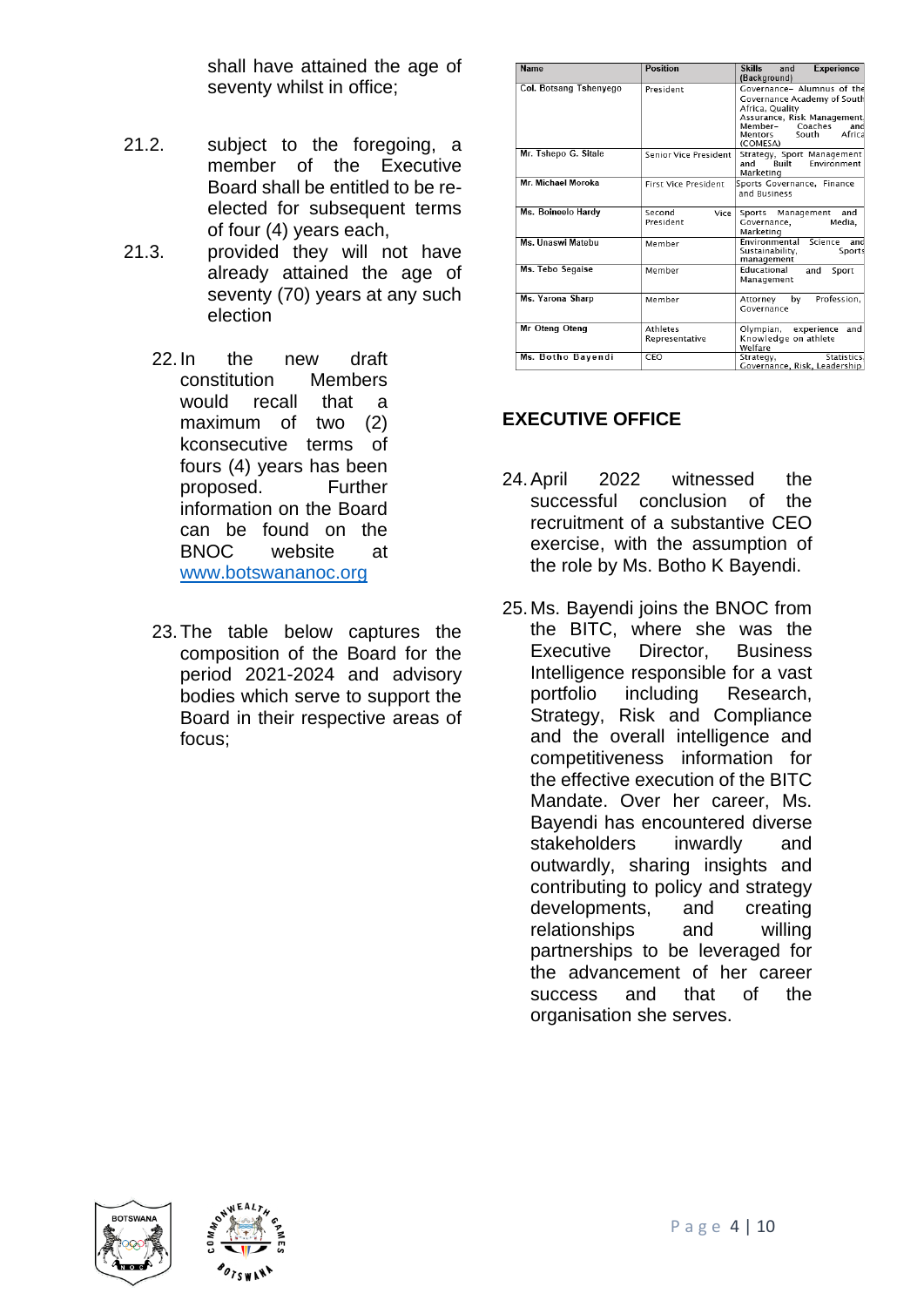### **BOARD ACTIVITY**

- 26.The Board has commenced the year by hitting the ground running, meeting to discuss the strategic direction and performance of the Organisation as well as provide key guidance on focus areas for the year.
- 27.As previously noted, the finalisation of the 2021-2024 Strategic Plan was completed at the end of 2021, and therefore this year is the first year in which implementation and measurement against set objectives will take place.
- 28.Consequently, the year commenced with an Annual Plan workshop between the Board and Secretariat which was aimed at providing Secretariat with key areas of focus and prioritisation with respect to strategic objectives and related initiatives.
- 29.As previously mentioned, Members are cognisant that Board Members are not paid salaries or any form of remuneration, but afforded sitting allowances for  $31.1$ . each official meeting as well as a fixed communication allowance for the year. The summary table below reflects both the sitting and communication allowances each Board Member has received this  $31.2$ year as of 31 May 2022;

| Summary              |                   |         |                             |              |
|----------------------|-------------------|---------|-----------------------------|--------------|
| <b>Board member</b>  | <b>Meetings</b>   |         | <b>Amount Communication</b> | <b>Total</b> |
| Col.Botsang          | 12                | 1103.00 | 1800.00                     | 15 036.00    |
| Tshenyego            |                   |         |                             |              |
| <b>Tshepo Sitale</b> | 12                | 882.00  | 1200.00                     | 11 784.00    |
| Unaswi Matebu        | 6                 | 882.00  | 900.00                      | 6 192.00     |
| Boineelo Hardy       | 7                 | 882.00  | 1200.00                     | 7 374.00     |
| Michael Moroka       | 12                | 882.00  | 1200.00                     | 11 784.00    |
| Tebo Segaise         | 12                | 882.00  | 900.00                      | 11 484.00    |
| Yarona Sharp         | $12 \overline{ }$ | 882.00  | 900.00                      | 11 484.00    |
| Oteng Oteng          | 12                | 882.00  | 900.00                      | 11 484.00    |
| Total                |                   |         |                             | 86 622.00    |

- 30.As previously mentioned, the prioritisation of Board training and performance are paramount to successfully achieving the organisations mandate. Consequently, an induction of the newly elected Board was carried out in December 2021. The aim of this induction was to provide Board members with an overview of the BNOC and its processes and procedures. A follow-up induction is planned for later this year, which will induct both Board members and the incoming CEO on those areas that are essential to providing oversight over the next quadrennial.
- 31.In addition to this, various Board members are undergoing training in various disciplines, aimed at enhancing their skillset, such that they can successfully drive the Organisation:
- 31.1. Board Member Ms. Tebo Segaise is currently a candidate of the 2021-2022 cohort in the Executive Masters in Sport Organisations Management (MEMOS).
	- Board Member Ms. Boineelo Hardy is currently pursuing an Executive Masters in Global Sport Governance with an anticipated graduation date of October 2022.

32.As apart of the Board Action Plan 2022, the prioritisation of Board



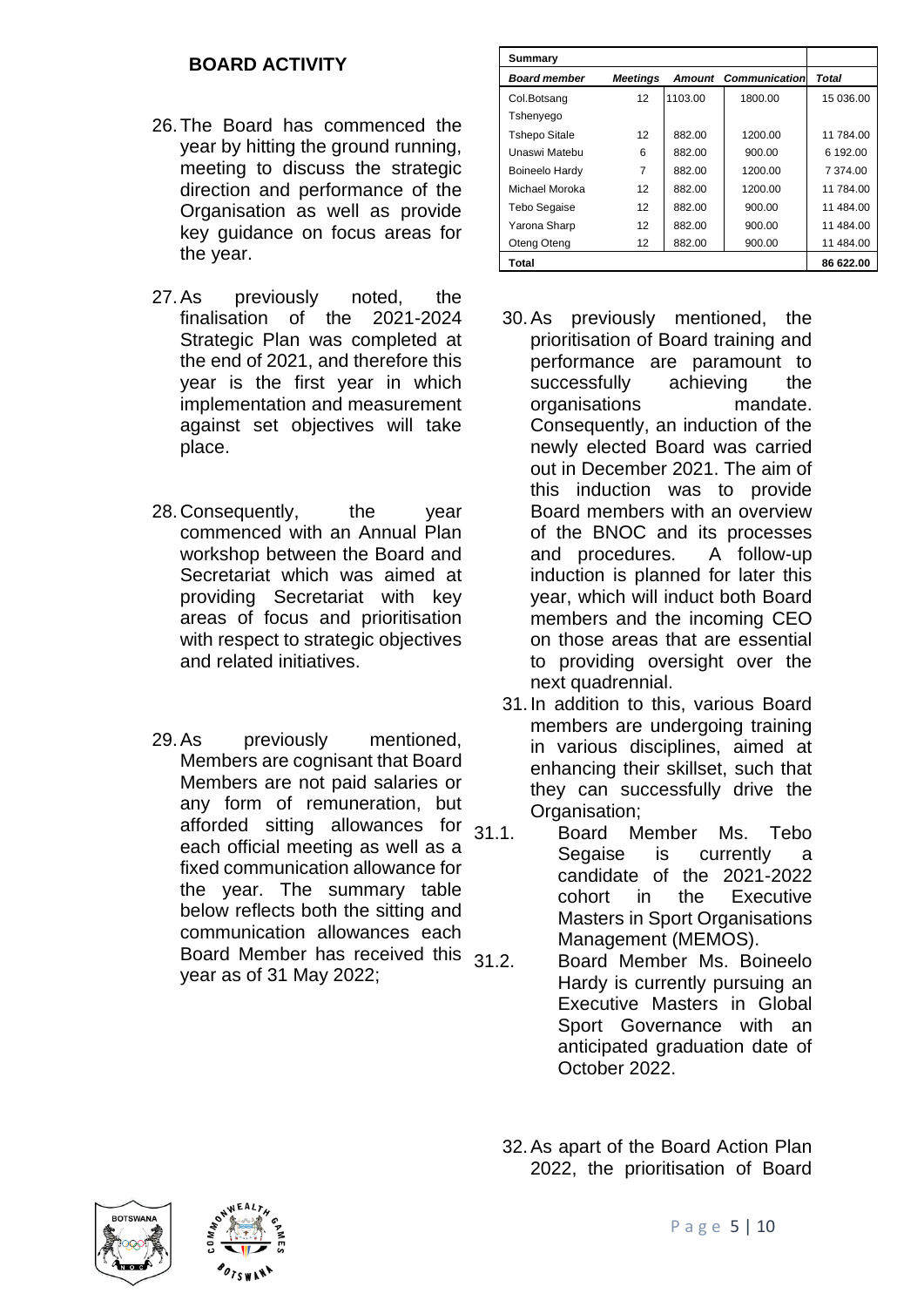Performance Evaluations has been noted. The Board shall therefore endeavour to ensure that this is carried out in due course, such that governance standards are maintained.

### **STRATEGY**

- 33.The implementation of the 2021- 2024 Strategic Plan commenced in earnest this year, following dispensing of those items which were overhanging from the previous strategy, as a result of the postponement of the Tokyo 2020 Olympic Games.
- 34.Therefore, for the current reporting period, the Secretary General's report will discuss the BNOC''s performance to date against our 2022 Corporate plan and by extension, the strategic plan.

# **STRATEGIC PARTNERSHIPS**

- 35.A central theme to the BNOC's strategic success is the establishment and maintenance of strategic partnerships. As such, a concerted effort towards actively engaging various stakeholders has been prioritised.
- 36.To this end, inroads have been made, with the following notable partnerships established;
- 36.1. **KGK Diamonds** affording athletes' access to six (6) month training courses in diamond sorting and polishing, with the opportunity to be absorbed following successful completion of the course.
- 36.2. **Sports for Life (S4L)-** The programme aims to promote human development and youth empowerment in underprivileged and underserved communities. The official launch of the project is Botswana is planned for the

20th of June 2022, with the programme training running for a fortnight. It is anticipated that following the launch and training, the project will be able to progress to the replication phase in regions throughout the country.

36.3. **Diplomatic Corps Cooperation-** having established relations with the Embassy of Japan in Botswana during the run up to the Tokyo Games, the BNOC has been able to further relations with the diplomatic corps in the country through engagements with the French Embassy in Botswana. With a long-term view of establishing a mutually beneficial relationship which includes cultural exchange, it is anticipated that athletes and the sports fraternity as a whole will benefit greatly from these relations.

# **CONSTITUTION**

37.The finalisation of the draft Constitution, which incorporated Member comments has been underway. The Final signed document will be duly circulated to Members once complete.

### **RISK MANAGEMENT**

- 38.It is incumbent on Organisations to be more risk averse by nature, in order to maintain our competitive advantage. There is therefore a need to explore innovative and creative solutions, sometimes at short notice, to complex problems and opportunities which at times requires a degree of acceptance of risk.
- 39.As Members would note, the Risk Management Policy was adopted in 2021, with the aim of providing guidance on the best way to



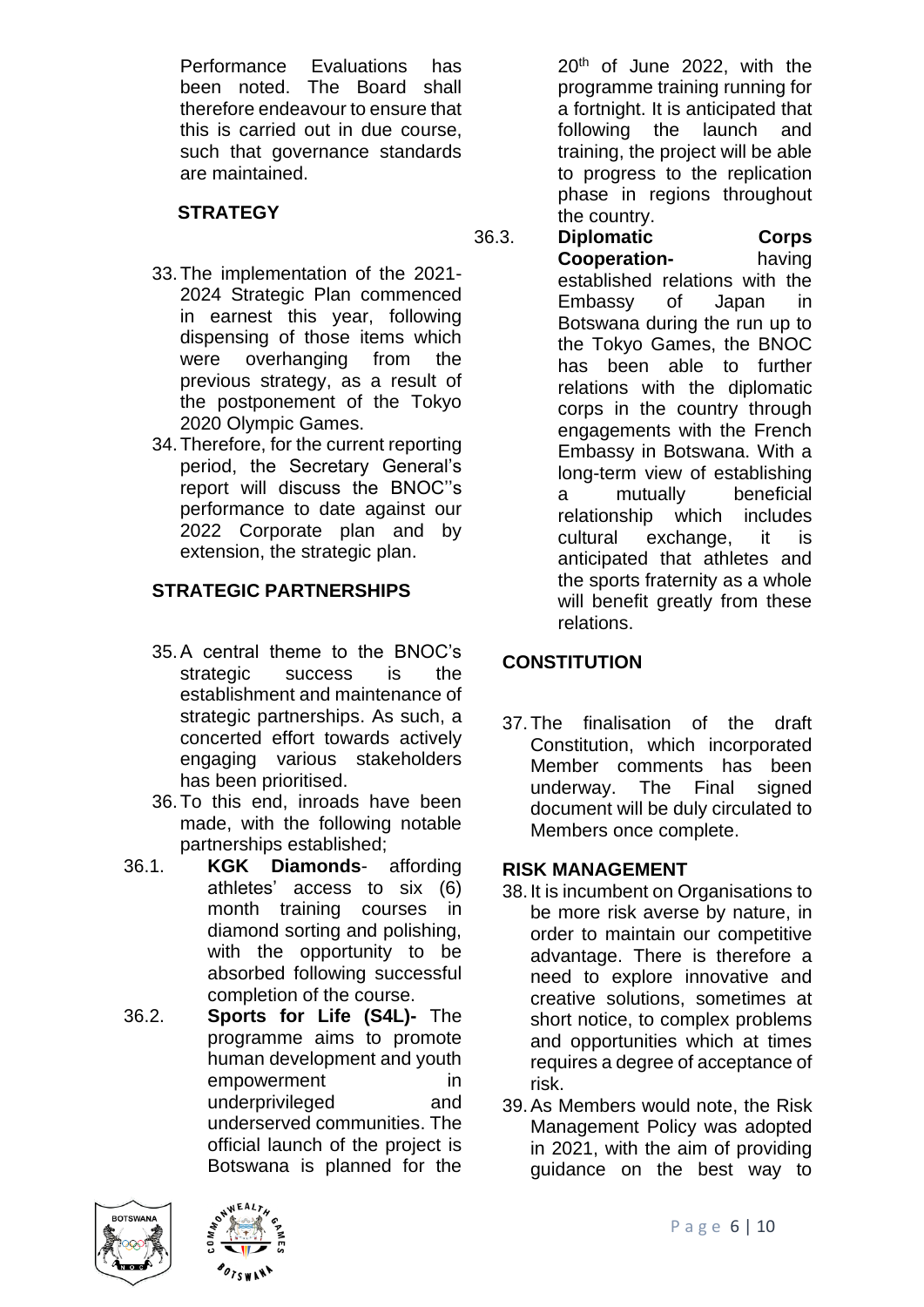navigate and revitalise the organisations approach to risk management. The Risk Management Framework has been completed, however needs to be presented to both the GRLE and the Board for formal adoption.

40.For the period under review, the Board and Secretariat have identified and classified the risks that the organisation faces under three (3) broad categories; Operational, Financial and Strategic Risk. On the whole, mitigation strategies are already in place to address these risks, whilst others are in the process of being finalised.

### **SIGNIFICANT RISKS**

- 41.**Operational Risks-** defined as the risk of loss arising from inadequate or failed internal processes, people or systems, or resulting from external events, cyber security remains the top identified operational risk for the organisation. The integrity of corporate data must be protected through the implementation of robust processes and procedures aimed at mitigating the risk. To date, the Organisation continues to explore avenues aimed at minimising this risk. The migration of physical records to a data cloud is another initiative that the Organisation has undertaken to guard against undue exposure and/or loss.
- 42.**Financial Risks-** described as risk relating to the Organisation's ability to meet its obligations as they fall due, both liquidity and credit risk are acute risks faced by the BNOC. With frequent delays in funding, the Organisation faces the possibility of being exposed to undue financial burdens/ constraints which may lead to defaulting on its obligations. It is

therefore imperative that initiatives aimed at creating financial independence are implemented to protect the organisation against the occurrence of said scenario. The risk of financial dependency due to undiversified funding streams is noted as an existing threat and the Business Development function has been established to mitigate against this.

43.**Strategic Risks-** those risks that threaten the organisation's ability to implement its strategy fall under this category. For the BNOC, this includes governance risk related to the speed and quality of decisions, compliance to grant conditions which may threaten the sustainability of our funding sources which further affects timely implementation of strategic initiatives. With the advent of policy development, the Organisation is in the process of minimising global exposure to this risk.

# **FUNDING**

44.As previously noted, Members are aware that the BNOC receives an annual grant from the Government, which is administered through the BNSC. Whilst this grant has remained constant over the last fourteen (14) years, the BNOC remains grateful to the Botswana Government for her continued commitment to our organisation, especially in an environment in which financial priorities have shifted, as a result of the COVID-19 pandemic. To mitigate possible risks arising from the disruption of funding, the BNOC continues to engage in discourse with the Ministry with respect to the implementation of direct funding.



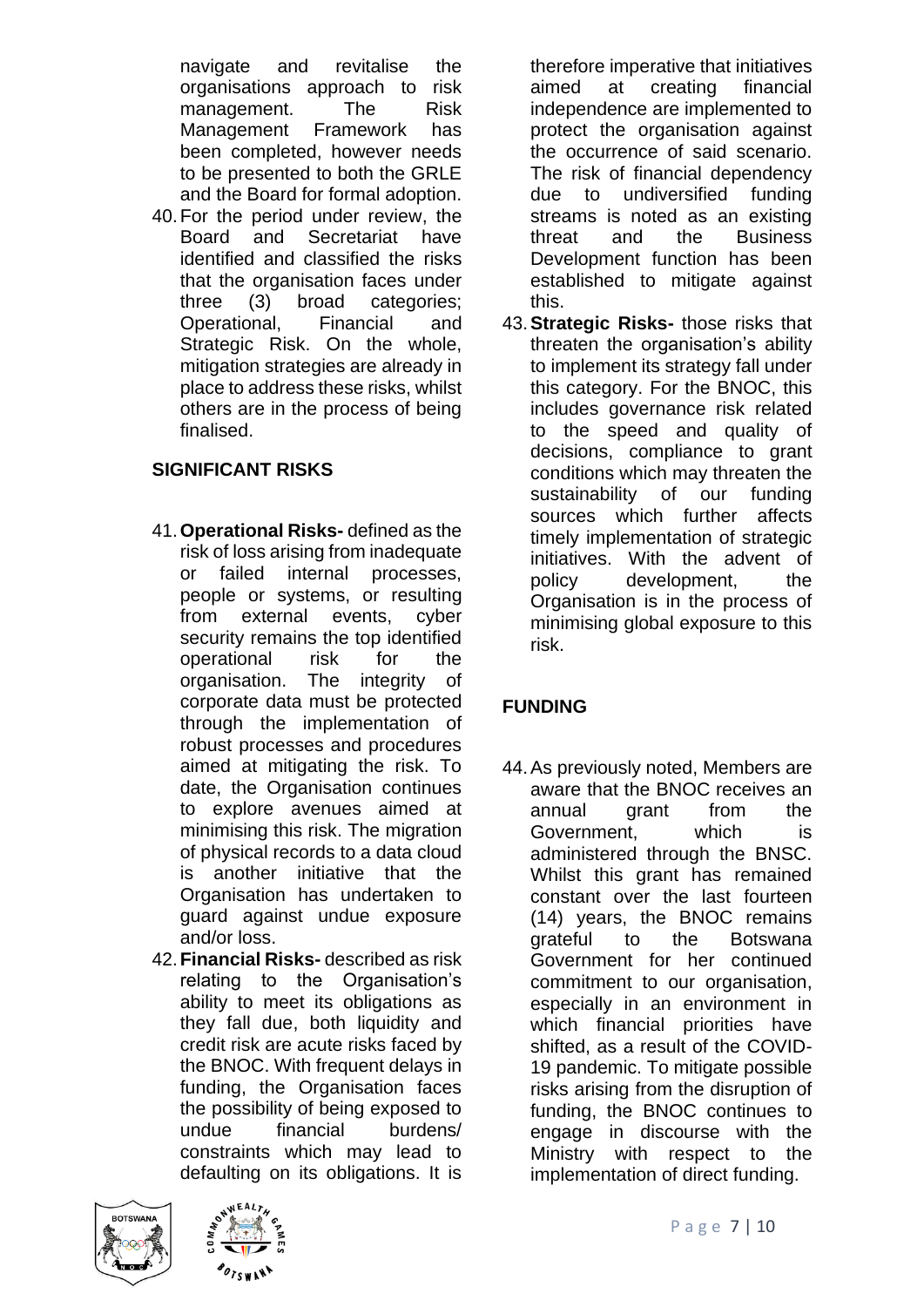- 45.As per our continued strategic intent to minimise our reliance on Government funding, the organisation continues to prioritise the implementation of resource mobilisation activities in order to augment funding. It is our intention that these funds be channelled towards supporting the implementation of certain key initiatives such as our Headquarters' project. A comprehensive Resource Mobilisation Plan is currently being developed through the Strategy and Business Development Department, with the intent of stabilising, increasing and standardising the organisation's funding.
- 46.**Olympic Solidarity Funding** as an additional stream of income for the Organisation, above that of the Government, the BNOC is a recipient of additional funds from Olympic Solidarity (OS), the funding arm of the IOC. These funds are redistributed to the two hundred and six (206) National Olympic Committees (NOC)s globally through programmes offered and recognised by the IOC. For the 2021-2024 Olympic cycle, a significant increase in the budget has been observed including;
- 46.1. A 25% increase in NOCs activities budget
- 46.2. A 25% increase in support to athletes
- 46.3. A 16% increase in the 2021- 2024 budget, with funding at \$590 million US Dollars.
	- 47.**TOP Marketing** The Olympic Partner Programme is a high-level marketing programme of the Olympic Movement aimed at benefitting NOCs, and Organising Committees (OCOGs). The





programme combines the rights of the aforementioned into a centralised marketing programme, with participant NOC's exclusively ceding rights to the IOC to sublicence NOC Marks to Top Partners and other international Olympic sponsors for the duration of the period, in return for consideration. The consideration amounts to \$130,000 payable to the BNOC as a participant in four (4) tranches, commencing in December 2021.

#### **FINANCIAL POSITION OF THE ORGANISATION**

48.Whilst we continue to explore alternative avenues for revenue, we are pleased to report that our audit has reported no adverse findings. Additionally, the Organisation continues to maintain going concern status.s

### **ANTI-DOPING**

- 49.The National Anti-Doping Coordinating Office (NADCO) located at the Ministry of Youth, Gender, Sport and Culture (MYGSC) continues to work closely with respective stakeholders with the goal of mainstreaming clean sport education as a key component of any anti-doping program and as stipulated by WADA.
- 50.During the period under review, anti-doping activities were mainly geared towards stakeholder engagement of ensuring that stakeholders are cognisant of the crucial role they play individually in the fight against doping.
- 51.As a testament to the robust nature of the country's antidoping programmes and initiatives, two (2) Botswana Doping Control Officers (DCOs) have been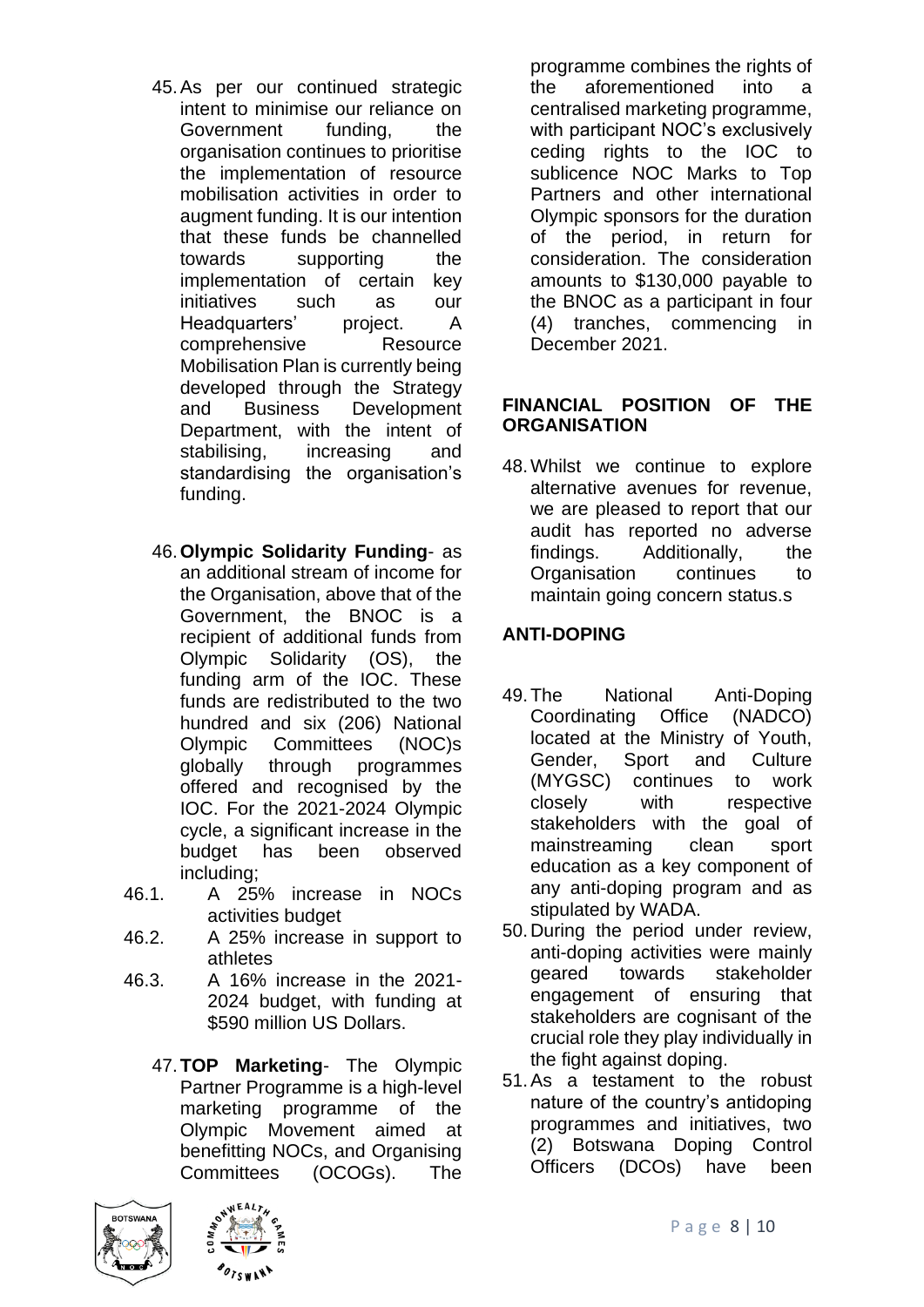selected to form part of the Doping Control Team at the upcoming 2022 Birmingham Commonwealth Games.

52.It therefore comes to pass that we must express our gratitude to our athletes, who continue to avail themselves for testing as and when required, for both blood and urine sample testing.

#### **BOTSWANA LONG TERM ATHLETE DEVELOPMENT (BLTAD)**

- 53.The BNOC, through the Queen-Elizabeth Scholars Initiative (QESI) has been a beneficiary of ten (10) interns, known as Sport Works Officers since 2015. These interns have been tasked with undertaking various projects, including implementing Long Term Athlete Development (LTAD) programmes.
- 54.In 2017, these officers were tasked with the development of BLTAD Sport Specific Frameworks, placed with various National Federations (NFs) to provide administrative support.
- 55.As a direct result of the outbreak of COVID-19, the programme was halted. At this juncture, I am pleased to report that the programme has been resumed, and the BNOC has received an intern to continue the rollout of sport specific Frameworks.
- 56.The BNOC has actively engaged the BNSC with respect to the programme, to request assistance in identifying the next beneficiary to work with the Officer.

#### **SPORT, CLIMATE CHANGE, THE ENVIRONMENT & SUSTAINABILTY**

57.It goes without saying that climate change has and continues to have an adverse impact on the world. We are therefore driven to





continue to show care towards the environment in which we all live.

- 58.It therefore comes to pass, that strategies to address the impact of climate change on the IOC and by extension the NOC's operations must be developed and implemented.
- 59.In this regard, it is pleasing to note that positive strides have been made; the BNOC facilitated the staging of the inaugural ANOCA Sustainability Conference early January of this year. The Organisation also stands united behind the set of principles put forward by the UN Sports for Climate Action Framework which aims to support organisations such as the BNOC to achieve its climate change goals.
- 60.In addition, the BNOC continues to champion mindfulness towards the environment, through the adoption of paperless processes, and an endeavour to minimise our carbon footprint.
- 61.I therefore wish to take this opportunity to implore Members to take up the mantle, and join hands in making the sports sector in Botswana a climate leader. The BNOC pledges to support National Federations (NFs) in this regard, through assistance in establishing sustainability committees in their independent jurisdictions.
- 62.The past, as we know it will have an impact on our future, and as such it is paramount that we develop a governance structure and legacy plans which encompass sustainable development initiatives.
- 63.I therefore conclude by continuing to encourage us all in the sporting